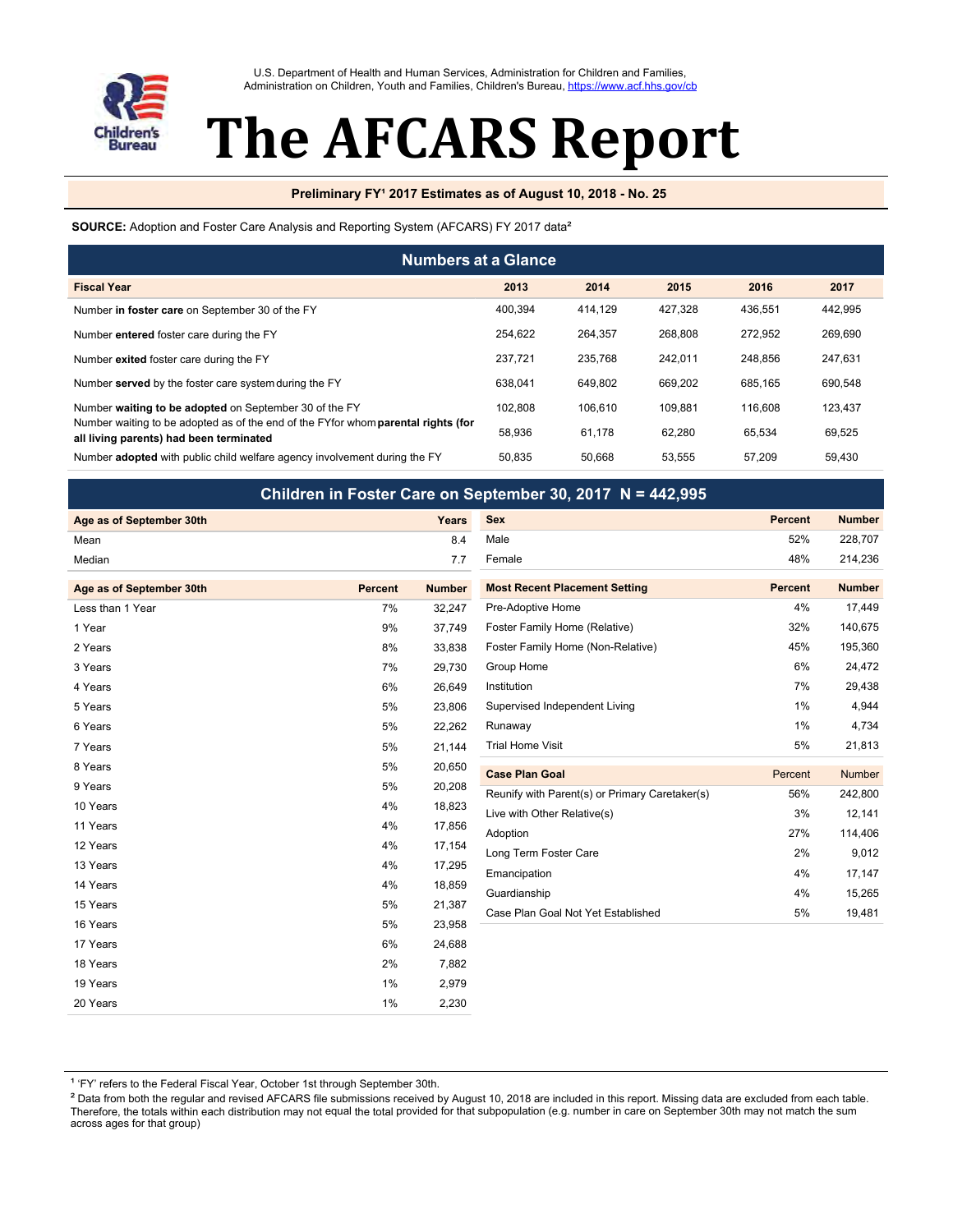| <b>Race/Ethnicity</b>                  | <b>Percent</b> | <b>Number</b> |
|----------------------------------------|----------------|---------------|
| American Indian/Alaska Native          | 2%             | 10,529        |
| Asian                                  | 0%             | 2,175         |
| <b>Black or African American</b>       | 23%            | 100.607       |
| Native Hawaiian/Other Pacific Islander | 0%             | 945           |
| Hispanic (of any race)                 | 21%            | 93.507        |
| White                                  | 44%            | 193,828       |
| Unknown/Unable to Determine            | 2%             | 6,673         |
| Two or More Races                      | 7%             | 32,126        |

| <b>Race/Ethnicity</b>                                                               | <b>Percent</b> | <b>Number</b> | <b>Time in Care</b> |                | <b>Months</b> |
|-------------------------------------------------------------------------------------|----------------|---------------|---------------------|----------------|---------------|
| American Indian/Alaska Native                                                       | 2%             | 10,529        | Mean                |                | 20.1          |
| Asian                                                                               | 0%             | 2,175         | Median              |                | 12.9          |
| <b>Black or African American</b>                                                    | 23%            | 100,607       |                     |                |               |
| Native Hawaiian/Other Pacific Islander                                              | 0%             | 945           | <b>Time in Care</b> | <b>Percent</b> | <b>Number</b> |
| Hispanic (of any race)                                                              | 21%            | 93,507        | Less than 1 Month   | 5%             | 22,632        |
| White                                                                               | 44%            | 193,828       | $1 - 5$ Months      | 22%            | 96,006        |
| Unknown/Unable to Determine                                                         | 2%             | 6,673         | 6 - 11 Months       | 21%            | 91,065        |
| Two or More Races                                                                   | 7%             | 32,126        | 12 - 17 Months      | 15%            | 68,107        |
|                                                                                     |                |               | 18 - 23 Months      | 10%            | 45,546        |
| NOTE: All races exclude children of HIspanic origin. Children of Hispanic ethnicity |                |               | 24 - 29 Months      | 8%             | 33,576        |
| may be any race.                                                                    |                |               | 30 - 35 Months      | 5%             | 21,155        |
|                                                                                     |                |               | 3 - 4 Years         | 9%             | 39,973        |
|                                                                                     |                |               | 5 Years or More     | 6%             | 24,838        |

| Children Entering Foster Care during FY 2017 N = 269,690 |                |               |                                                                                                         |                |               |  |
|----------------------------------------------------------|----------------|---------------|---------------------------------------------------------------------------------------------------------|----------------|---------------|--|
| <b>Age at Entry</b>                                      |                | Years         | <b>Race/Ethnicity</b>                                                                                   | <b>Percent</b> | <b>Number</b> |  |
| Mean                                                     |                | 7.1           | American Indian/Alaska Native                                                                           | 2%             | 6,153         |  |
| Median                                                   |                | 6.1           | Asian                                                                                                   | 1%             | 1,423         |  |
|                                                          |                |               | <b>Black or African American</b>                                                                        | 21%            | 56,614        |  |
| <b>Age at Entry</b>                                      | <b>Percent</b> | <b>Number</b> | Native Hawaiian/Other Pacific Islander                                                                  | 0%             | 697           |  |
| Less than 1 Year                                         | 19%            | 50,076        | Hispanic (of any race)                                                                                  | 20%            | 54,411        |  |
| 1 Year                                                   | 7%             | 20,117        | White                                                                                                   | 47%            | 124,937       |  |
| 2 Years                                                  | 7%             | 18,210        | Unknown/Unable to Determine                                                                             | 2%             | 5,038         |  |
| 3 Years                                                  | 6%             | 16,323        | Two or More Races                                                                                       | 7%             | 18,756        |  |
| 4 Years                                                  | 5%             | 14,654        |                                                                                                         |                |               |  |
| 5 Years                                                  | 5%             | 13,349        | NOTE: All races exclude children of HIspanic origin. Children of Hispanic ethnicity<br>may be any race. |                |               |  |
| 6 Years                                                  | 5%             | 12,818        |                                                                                                         |                |               |  |
| 7 Years                                                  | 5%             | 12,263        | <b>Circumstances Associated with Child's Removal</b>                                                    | <b>Percent</b> | <b>Number</b> |  |
| 8 Years                                                  | 4%             | 11,648        | Neglect                                                                                                 | 62%            | 166,991       |  |
| 9 Years                                                  | 4%             | 11,062        | Drug Abuse (Parent)                                                                                     | 36%            | 96,720        |  |
| 10 Years                                                 | 4%             | 10,393        | Caretaker Inability To Cope                                                                             | 14%            | 37,057        |  |
| 11 Years                                                 | 4%             | 9,542         | <b>Physical Abuse</b>                                                                                   | 12%            | 33,530        |  |
| 12 Years                                                 | 4%             | 9,705         | Housing                                                                                                 | 10%            | 27,929        |  |
| 13 Years                                                 | 4%             | 10,368        | <b>Child Behavior Problem</b>                                                                           | 9%             | 24,756        |  |
| 14 Years                                                 | 4%             | 11,900        | Parent Incarceration                                                                                    | 7%             | 20,131        |  |
| 15 Years                                                 | 5%             | 13,104        | Alcohol Abuse (Parent)                                                                                  | 5%             | 14,684        |  |
| 16 Years                                                 | 5%             | 13,271        | Abandonment                                                                                             | 5%             | 12,484        |  |
| 17 Years                                                 | 3%             | 9,409         | Sexual Abuse                                                                                            | 4%             | 9,806         |  |
| 18 Years                                                 | 0%             | 1,161         | Drug Abuse (Child)                                                                                      | 2%             | 6,286         |  |
| 19 Years                                                 | 0%             | 203           | <b>Child Disability</b>                                                                                 | 2%             | 4,334         |  |
| 20 Years                                                 | 0%             | 87            | Relinquishment                                                                                          | 1%             | 2,601         |  |
|                                                          |                |               | Parent Death                                                                                            | $1\%$          | 2,096         |  |
|                                                          |                |               | Alcohol Abuse (Child)                                                                                   | 0%             | 1,246         |  |

NOTE: These categories are not mutually exclusive, so percentages will total more than 100% and counts will be more than the total number of entries.

. L ı o эŋ *U.S. Department of Health and Human Services, Administration for Children and Families, Administration on Children, Youth and Families, Children's Bureau, <https://www.acf.hhs.gov/cb> Preliminary Estimates for FY2017 as of August 10, 2018 (25), Page 2*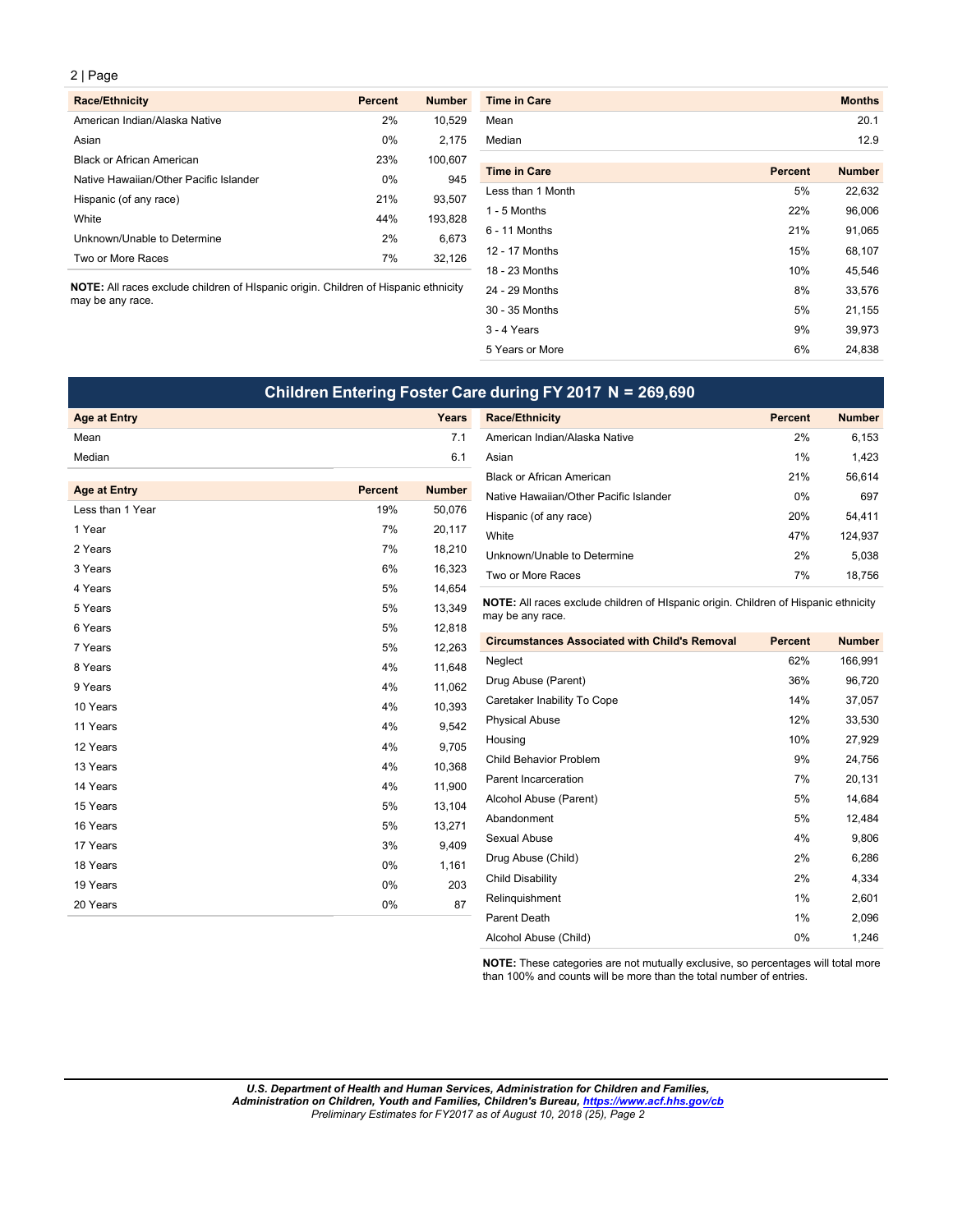| Children Exiting Foster Care during FY 2017 N = 247,631 |
|---------------------------------------------------------|
|---------------------------------------------------------|

| Age at Exit |  |
|-------------|--|
| Mean        |  |
| Median      |  |

| <b>Age at Exit</b> | <b>Percent</b> | <b>Number</b> | Black or African American                                                           | 21%            | 52,430        |
|--------------------|----------------|---------------|-------------------------------------------------------------------------------------|----------------|---------------|
|                    |                |               | Native Hawaiian/Other Pacific Islander                                              | 0%             | 628           |
| Less than 1 Year   | 5%             | 11,115        | Hispanic (of any race)                                                              | 21%            | 52,627        |
| 1 Year             | 8%             | 20,621        | White                                                                               | 46%            | 112,881       |
| 2 Years            | 9%             | 21,065        |                                                                                     |                |               |
| 3 Years            | 7%             | 17,992        | Unknown/Unable to Determine                                                         | 1%             | 3,558         |
| 4 Years            | 6%             | 15,836        | Two or More Races                                                                   | 7%             | 17,803        |
| 5 Years            | 6%             | 14,029        | NOTE: All races exclude children of HIspanic origin. Children of Hispanic ethnicity |                |               |
| 6 Years            | 5%             | 12,931        | may be any race.                                                                    |                |               |
| 7 Years            | 5%             | 12,560        | <b>Reason for Discharge</b>                                                         | <b>Percent</b> | <b>Number</b> |
| 8 Years            | 5%             | 11,895        | Reunification with Parent(s) or Primary Caretaker(s)                                | 49%            | 121,203       |
| 9 Years            | 5%             | 11,312        | Living with Other Relative(s)                                                       | 7%             | 16,272        |
| 10 Years           | 4%             | 10,285        | Adoption                                                                            | 24%            | 58,104        |
| 11 Years           | 4%             | 9,216         | Emancipation                                                                        | 8%             | 19,945        |
| 12 Years           | 3%             | 8,348         | Guardianship                                                                        | 10%            | 25,229        |
| 13 Years           | 3%             | 8,163         | Transfer to Another Agency                                                          | 1%             | 3,283         |
| 14 Years           | 4%             | 8,751         | Runaway                                                                             | $0\%$          | 766           |
| 15 Years           | 4%             | 9,498         | Death of Child                                                                      | 0%             | 386           |
| 16 Years           | 4%             | 10,746        |                                                                                     |                |               |
| 17 Years           | 4%             | 10,759        |                                                                                     |                |               |
| 18 Years           | 7%             | 17,134        |                                                                                     |                |               |
| 19 Years           | 2%             | 3,732         |                                                                                     |                |               |
| 20 Years           | 0%             | 728           |                                                                                     |                |               |

| Time in Care | <b>Months</b> |
|--------------|---------------|
| Mean         | 19.2          |
| Median       | 14.3          |

| <b>Time in Care</b> | <b>Percent</b> | <b>Number</b> |
|---------------------|----------------|---------------|
| Less than 1 Month   | 9%             | 22,408        |
| 1 - 5 Months        | 15%            | 37,213        |
| $6 - 11$ Months     | 19%            | 47,615        |
| 12 - 17 Months      | 17%            | 40,844        |
| 18 - 23 Months      | 13%            | 31,040        |
| 24 - 29 Months      | 9%             | 21,614        |
| 30 - 35 Months      | 6%             | 14,443        |
| 3 - 4 Years         | 9%             | 23.007        |
| 5 Years or More     | 4%             | 9,216         |

| Age at Exit      |                | Years         | <b>Race/Ethnicity</b>                  | <b>Percent</b> | <b>Number</b> |  |
|------------------|----------------|---------------|----------------------------------------|----------------|---------------|--|
| Mean             |                | 8.7           | American Indian/Alaska Native          | 2%             | 5,655         |  |
| Median           |                | 7.8           | Asian                                  | 1%             | 1,421         |  |
|                  |                |               | <b>Black or African American</b>       | 21%            | 52,430        |  |
| Age at Exit      | <b>Percent</b> | <b>Number</b> | Native Hawaiian/Other Pacific Islander |                |               |  |
| Less than 1 Year | 5%             | 11,115        |                                        | 0%             | 628           |  |
| 1 Year           | 8%             | 20,621        | Hispanic (of any race)                 | 21%            | 52,627        |  |
|                  |                |               | White                                  | 46%            | 112,881       |  |
| 2 Years          | 9%             | 21,065        |                                        |                |               |  |
| 3 Years          | 7%             | 17,992        | Unknown/Unable to Determine            | 1%             | 3,558         |  |
|                  |                |               | Two or More Races                      | 7%             | 17,803        |  |
| $4$ Years        | $6\%$          | 15836         |                                        |                |               |  |

| 5% | 12.560 | <b>Reason for Discharge</b>                          | <b>Percent</b> | <b>Number</b> |
|----|--------|------------------------------------------------------|----------------|---------------|
| 5% | 11,895 | Reunification with Parent(s) or Primary Caretaker(s) | 49%            | 121,203       |
| 5% | 11.312 | Living with Other Relative(s)                        | 7%             | 16,272        |
| 4% | 10,285 | Adoption                                             | 24%            | 58,104        |
| 4% | 9,216  | Emancipation                                         | 8%             | 19,945        |
| 3% | 8.348  | Guardianship                                         | 10%            | 25,229        |
| 3% | 8,163  | Transfer to Another Agency                           | 1%             | 3,283         |
| 4% | 8.751  | Runaway                                              | $0\%$          | 766           |
| 4% | 9.498  | Death of Child                                       | $0\%$          | 386           |
|    |        |                                                      |                |               |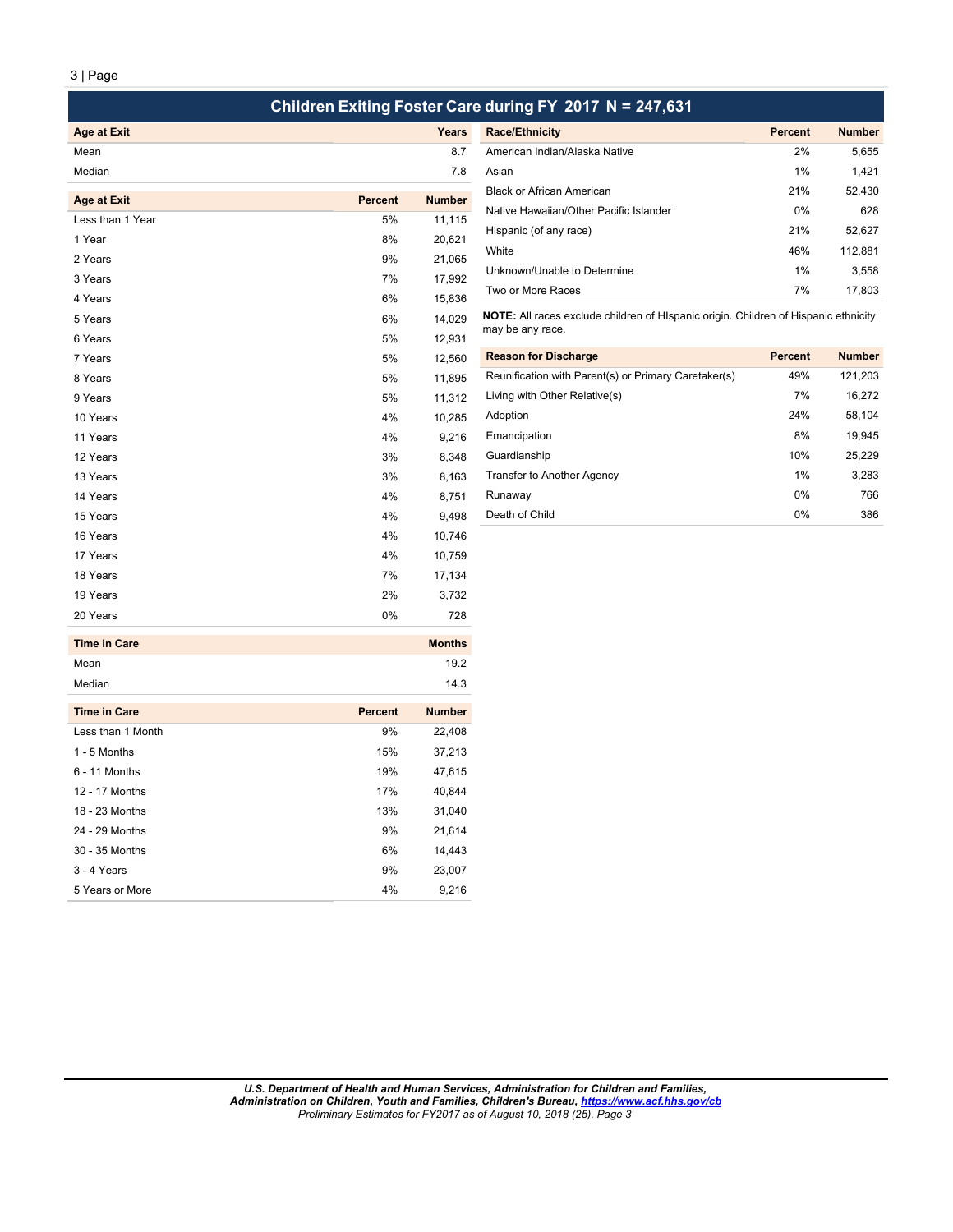|                                   |                |               | Children Waiting to be Adopted <sup>®</sup> on September 30, 2017 N = 123,437       |                |               |
|-----------------------------------|----------------|---------------|-------------------------------------------------------------------------------------|----------------|---------------|
| Age as of September 30th          |                | Years         | Age at Entry into Foster Care                                                       |                | Years         |
| Mean                              |                | 7.6           | Mean                                                                                |                | 5.1           |
| Median                            |                | 6.8           | Median                                                                              |                | 4.2           |
| Age as of September 30th          | <b>Percent</b> | <b>Number</b> | Age at Entry into Foster Care                                                       | <b>Percent</b> | <b>Number</b> |
| Less than 1 Year                  | 4%             | 4,639         | Less than 1 Year                                                                    | 26%            | 31,626        |
| 1 Year                            | 10%            | 11,978        | 1 Year                                                                              | 9%             | 10,615        |
| 2 Years                           | 9%             | 11,715        | 2 Years                                                                             | 8%             | 9,402         |
| 3 Years                           | 8%             | 9,981         | 3 Years                                                                             | 7%             | 8,559         |
| 4 Years                           | 7%             | 8,864         | 4 Years                                                                             | 6%             | 7,874         |
| 5 Years                           | 6%             | 7,929         | 5 Years                                                                             | 6%             | 7,508         |
| 6 Years                           | 6%             | 7,212         | 6 Years                                                                             | 6%             | 7,388         |
| 7 Years                           | 5%             | 6,777         | 7 Years                                                                             | 6%             | 6,947         |
| 8 Years                           | 5%             | 6,702         | 8 Years                                                                             | 5%             | 6,386         |
| 9 Years                           | 5%             | 6,555         | 9 Years                                                                             | 5%             | 5,733         |
| 10 Years                          | 5%             | 6,167         | 10 Years                                                                            | 4%             | 5,057         |
| 11 Years                          | 5%             | 5,780         | 11 Years                                                                            | 4%             | 4,427         |
| 12 Years                          | 4%             | 5,403         | 12 Years                                                                            | 3%             | 3,963         |
| 13 Years                          | 4%             | 5,145         | 13 Years                                                                            | 3%             | 3,336         |
| 14 Years                          | 4%             | 5,139         | 14 Years                                                                            | 2%             | 2,477         |
| 15 Years                          | 4%             | 5,235         | 15 Years                                                                            | 1%             | 1,461         |
| 16 Years                          | 4%             | 4,770         | 16 Years                                                                            | 0%             | 562           |
| 17 Years                          | 3%             | 3,446         | 17 Years                                                                            | 0%             | 97            |
| <b>Placement Type</b>             | <b>Percent</b> | <b>Number</b> | <b>Race/Ethnicity</b>                                                               | <b>Percent</b> | <b>Number</b> |
| Pre-Adoptive Home                 | 13%            | 15,410        | American Indian/Alaska Native                                                       | 2%             | 2,442         |
| Foster Family Home (Relative)     | 27%            | 32,764        | Asian                                                                               | 0%             | 491           |
| Foster Family Home (Non-Relative) | 51%            | 61,997        | <b>Black or African American</b>                                                    | 22%            | 27,388        |
| Group Home                        | 4%             | 4,620         | Native Hawaiian/Other Pacific Islander                                              | 0%             | 175           |
| Institution                       | 5%             | 6,229         | Hispanic (of any race)                                                              | 22%            | 27,416        |
| Supervised Independent Living     | 0%             | 96            | White                                                                               | 44%            | 53,440        |
| Runaway                           | 0%             | 543           | Unknown/Unable to Determine                                                         | 1%             | 1,560         |
| <b>Trial Home Visit</b>           | 1%             | 624           | Two or More Races                                                                   | 8%             | 9,896         |
| <b>Sex</b>                        | <b>Percent</b> | <b>Number</b> | NOTE: All races exclude children of HIspanic origin. Children of Hispanic ethnicity |                |               |
| Male                              | 52%            | 64,390        | may be any race.                                                                    |                |               |
| Female                            | 48%            | 59,039        |                                                                                     |                |               |
|                                   |                |               |                                                                                     |                |               |

<sup>3</sup> Waiting children are identified as children who have a goal of adoption and/or whose parents' parental rights have been terminated. Children 16 years old and older whose parents' parental rights have been terminated and who have a goal of emancipation have been excluded from the estimate.

> D  $\mathbf{o}$ Έ U.S. Department of Health and Human Services, Administration for Children and Families, nistration on Children, Youth and Families, Children's Bureau, <u>https://www.acf.hhs.gov/cb</u> S. Department of Health and Human Services, Administration for Children and Families, Administration on Children, Youth and Families, Children's Bureau, <u>https://www.acf.hhs.gov/ck</u> PrlmiayEtmae ei nr si t*s for FY2017 as of August 10, 2018 (25), Page 4*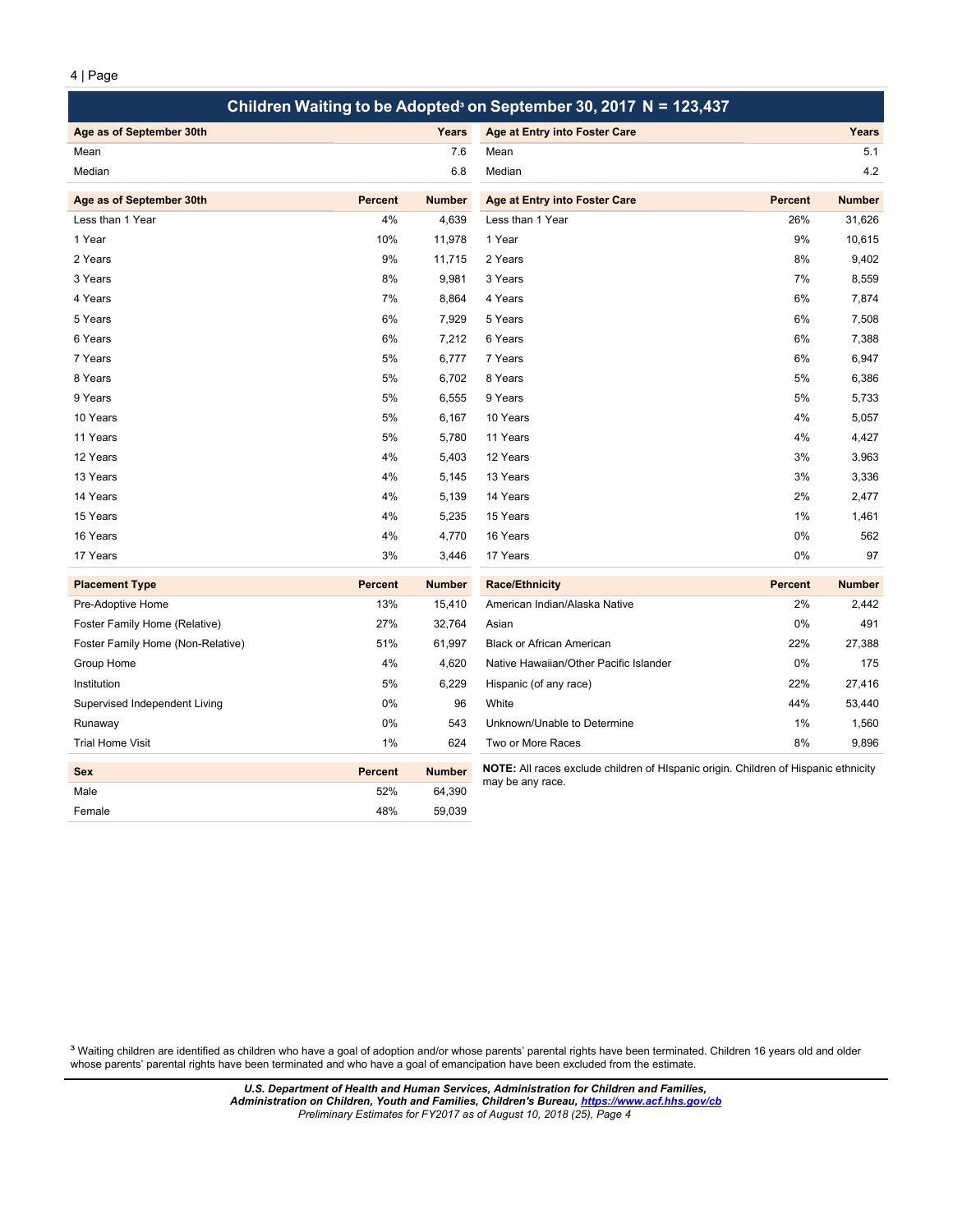| <b>Time in Care</b> |                | <b>Months</b> |
|---------------------|----------------|---------------|
| Mean                |                | 30.9          |
| Median              |                | 25.1          |
| <b>Time in Care</b> | <b>Percent</b> | <b>Number</b> |
| Less than 1 Month   | 0%             | 444           |
| 1 - 5 Months        | 4%             | 4,370         |
| $6 - 11$ Months     | 10%            | 12,012        |
| 12 - 17 Months      | 17%            | 20,371        |
| 18 - 23 Months      | 17%            | 20,667        |
| 24 - 29 Months      | 15%            | 18,356        |
| 30 - 35 Months      | 10%            | 12,403        |
| 3 - 4 Years         | 19%            | 23,482        |
| 5 Years or More     | 9%             | 11,332        |

Of Children Waiting for Adoption whose Parents' Parental Rights have been Terminated (N=69,525), Time Elapsed since Termination of Parental Rights<br>as of September 30, 2017

| <b>Months</b> |
|---------------|
| 17.5          |
| 8.0           |
|               |

# **Children Adopted with Public Agency Involvement in FY 2017**⁴ **N** = **59,430**

| <b>Age at Adoption</b>                     |                | Years         | <b>Time Elapsed from Termination of Parental Rights</b>                                                 |                      |                        |
|--------------------------------------------|----------------|---------------|---------------------------------------------------------------------------------------------------------|----------------------|------------------------|
| Mean                                       |                | 6.3           | to Adoption<br>Mean                                                                                     |                      | <b>Months</b><br>11.6  |
| Median                                     |                | 5.2           | Median                                                                                                  |                      | 8.6                    |
|                                            | <b>Percent</b> | <b>Number</b> |                                                                                                         |                      |                        |
| <b>Age at Adoption</b><br>Less than 1 Year |                |               | <b>Time Elapsed from Termination of Parental Rights</b>                                                 |                      |                        |
|                                            | 2%             | 1,252         | to Adoption<br>Less than 1 Month                                                                        | <b>Percent</b><br>2% | <b>Number</b><br>1,445 |
| 1 Year                                     | 12%            | 7,276         | 1 - 5 Months                                                                                            | 30%                  |                        |
| 2 Years                                    | 14%            | 8,450         |                                                                                                         |                      | 17,474                 |
| 3 Years                                    | 11%            | 6,622         | 6 - 11 Months                                                                                           | 35%                  | 20,163                 |
| 4 Years                                    | 9%             | 5,295         | 12 - 17 Months                                                                                          | 17%                  | 9,949                  |
| 5 Years                                    | 7%             | 4,435         | 18 - 23 Months                                                                                          | 7%                   | 4,173                  |
| 6 Years                                    | 7%             | 3,903         | 24 - 29 Months                                                                                          | 4%                   | 2,114                  |
| 7 Years                                    | 6%             | 3,573         | 30 - 35 Months                                                                                          | 2%                   | 1,066                  |
| 8 Years                                    | 6%             | 3,277         | 3 - 4 Years                                                                                             | 3%                   | 1,490                  |
| 9 Years                                    | 5%             | 3,012         | 5 Years or More                                                                                         | 1%                   | 505                    |
| 10 Years                                   | 4%             | 2,633         | <b>Race/Ethnicity</b>                                                                                   | <b>Percent</b>       | <b>Number</b>          |
| 11 Years                                   | 4%             | 2,201         | American Indian/Alaska Native                                                                           | 2%                   | 1,114                  |
| 12 Years                                   | 3%             | 1,833         | Asian                                                                                                   | 0%                   | 207                    |
| 13 Years                                   | 3%             | 1,516         | <b>Black or African American</b>                                                                        | 17%                  | 10,332                 |
| 14 Years                                   | 2%             | 1,278         | Native Hawaiian/Other Pacific Islander                                                                  | $0\%$                | 89                     |
| 15 Years                                   | 2%             | 1,013         | Hispanic (of any race)                                                                                  | 21%                  | 12,621                 |
| 16 Years                                   | 2%             | 953           | White                                                                                                   | 49%                  | 28,868                 |
| 17 Years                                   | 1%             | 781           | Unknown/Unable to Determine                                                                             | 1%                   | 816                    |
| 18 Years                                   | 0%             | 101           | Two or More Races                                                                                       | 9%                   | 5,351                  |
| 19 Years                                   | 0%             | 11            |                                                                                                         |                      |                        |
| 20 Years                                   | 0%             | 6             | NOTE: All races exclude children of HIspanic origin. Children of Hispanic ethnicity<br>may be any race. |                      |                        |

<sup>4</sup> Note that the adoption data reported in this section are from the AFCARS Adoption file. Therefore, the number of adoptions reported here may not equal the number reportedasdishcargestoadoptionfromfostercare.

> D  $\mathbf{o}$ Έ U.S. Department of Health and Human Services, Administration for Children and Families, nistration on Children, Youth and Families, Children's Bureau, <u>https://www.acf.hhs.gov/cb</u> S. Department of Health and Human Services, Administration for Children and Families, Administration on Children, Youth and Families, Children's Bureau, <u>https://www.acf.hhs.gov/ck</u> PrlmiayEtmae ei nr si t*s for FY2017 as of August 10, 2018 (25), Page 5*